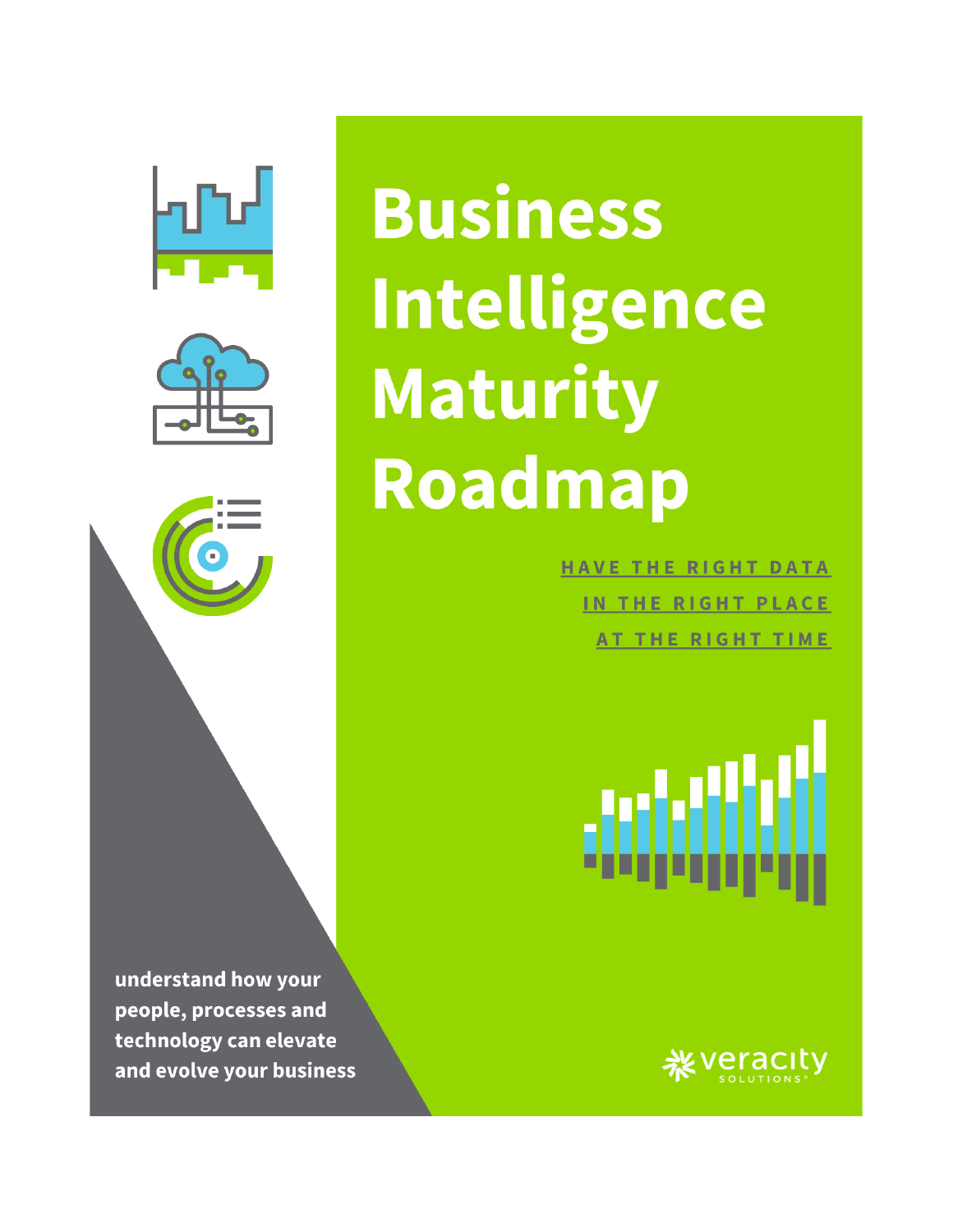# **Introduction**

Data is more accessible than ever before. With information so accessible, the timing and accuracy of data is paramount and integral to business decision-making. Once data is consolidated and validated it can be used to predict the future and tell a story rather than merely measure performance. The advancement in technology's ability to store and handle more data than ever before, enables us to find insights that would otherwise remain undiscovered.

Every organization inherently has data; however, not all use data to make critical business decisions methodically and systematically. A shocking number of organizations still rely on gut feelings and past experiences to guide decision-making. Business Intelligence (BI) is the combination of data strategy, ownership, reporting, and analytics to become a data-driven business and make data-driven decisions. A data-driven business uses data to not only make decisions but to also improve processes to acquire and retain customers leading to increased revenue.

We developed an easy way to quickly diagnose your organization's current level of data-driven business effort and to understand how your people, processes, and technology can elevate and evolve your business into a data-driven growth machine.

> **Take our 10 Question Assessment**

# **What is the BI Maturity Roadmap?**

Our BI Maturity Roadmap will help you better understand your organization's relationship and reliance on data. The five phases of the maturity roadmap are designed to paint a picture of where an organization might be and what steps are necessary to advance to the next phase. We've represented these five phases in the modal progression from walking to flying:

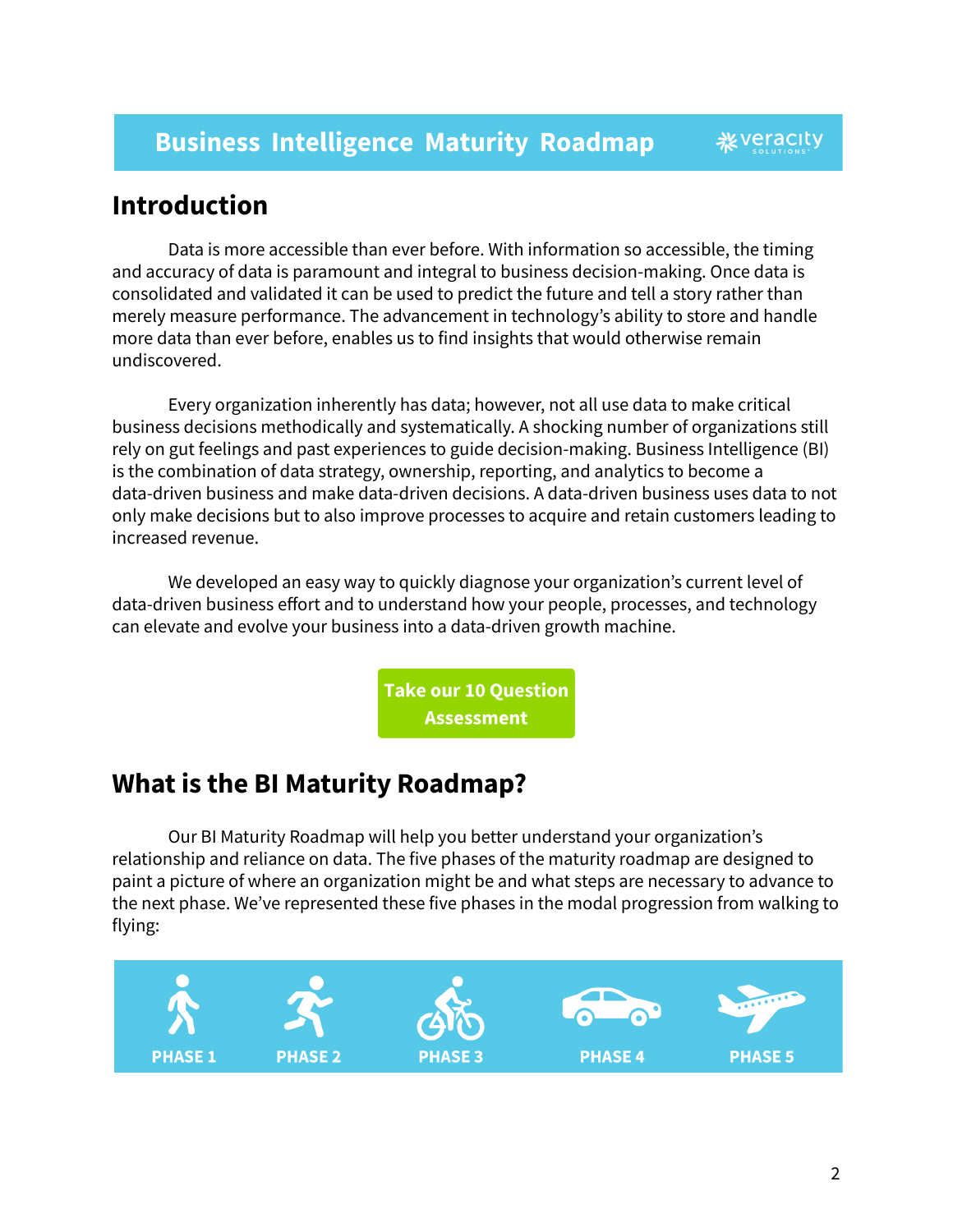Within each phase are eight essential elements:

#### *1. Data-Driven Business Effort*

Trusting and leveraging data to validate and challenge assumptions and to help you remove the risk of decision making.

*2. Data Ownership*

Understanding *who* is accountable for data quality and data accuracy.

*3. Insights from Data*

Turning insights from the data into a cohesive, actionable story to solve business problems.

*4. Reliance on Data*

Trusting and believing that good information will lead to better outcomes that otherwise would not have been achieved.

#### *5. Data Governance*

The *process* around ensuring data quality and data reliability.

#### *6. Data Strategy*

Deliberately viewing data as an asset for the organization. Leveraging data in a way that it becomes a competitive advantage in the marketplace.

#### *7. KPI's (Key Performance Indicators)*

Performance metrics tied to critical goals and objectives.

#### *8. Reporting System Accessibility*

How data is delivered to the organization. This process allows for easy access to information and KPIs needed to keep the organization thriving.



# **Dana the Data Person, our protagonist**

To help illustrate what organizations experience in each phase of the roadmap, we'll be using the persona of Dana the Data Person. A business leader interested in driving organizational growth through data and data insights. You'll see how Dana's role evolves as we move through each phase, going from an individual contributor to a leader executing and leading data strategy efforts across the business.



You have to crawl before you can walk. The same can be said about harnessing the power of business intelligence. In this Phase, generally, only a few people in the organization are using data, and the data exists in spreadsheets.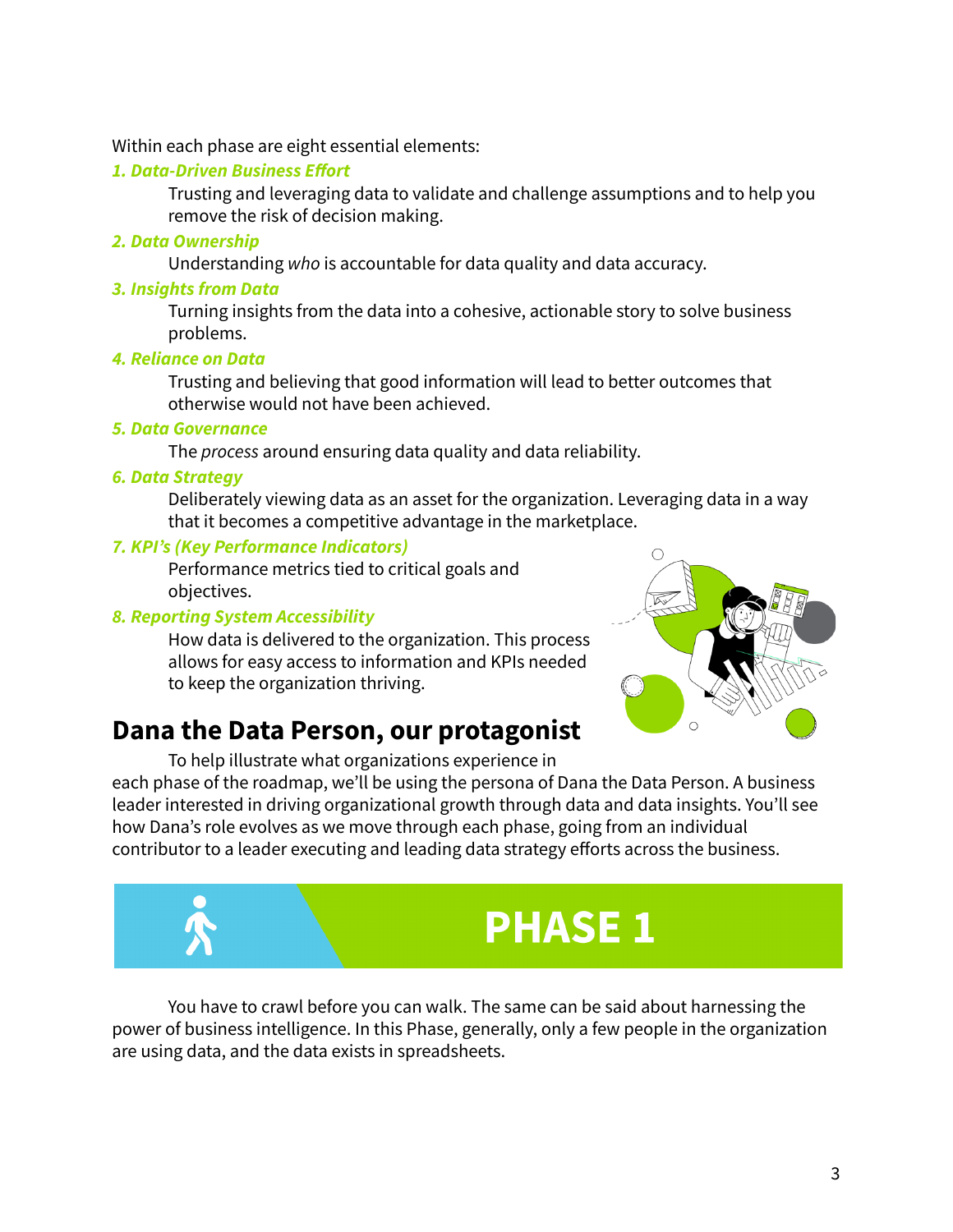# *Data-driven Business Effort: Phase 1*

An organization in Phase 1 is doing well and is making money. Everything's great! You haven't had much of a need to assess what's happening and data isn't a part of the culture. This phase is a natural place to find yourself in until there's that shift. The organization isn't concerned with data. Maybe it's not even on the backburner. Perhaps the thought of using data to drive decisions is not yet on the radar. But then, opportunity knocks, and growth is explosive and then there's this shift, this new need, to be data-curious.

#### *Data Ownership Phase 1*

If we asked this organization about their data ownership, their response would likely be, "What data?" There's no need to manage data that isn't being captured. Sure data exists within the organization, but that's as far as it goes.

#### *Insights from Data Phase 1*

Phase 1 is another situation where we'd ask an organization "What kind of insights are you gathering from your data?" Their response might again be, "What data? What insights?"

#### *Reliance on Data Phase 1*

This organization says they don't rely on data at all, but they do in small ways. We find that there are organizations in Phase 1 who are "data ignorant" through no fault of their own and some who are willfully ignorant who fall more closely in line with Phase 2.

#### *Data Governance Phase 1*

An organization in Phase 1 could ask, "What data? What is data governance?" Why would they need to govern data they aren't capturing.

#### *Data Strategy Phase 1*

Again, this organization may ask, "What data?" Why would they need a strategy for data they aren't collecting? In Phase 1, you may have individuals trying their best and succeeding; however, they don't realize what they have and what they need.

#### *KPIs Phase 1*

How could an organization not collecting data possibly have KPIs?

#### *Reporting System Accessibility Phase 1*

Why would a company need to access reports on data they don't have? Or maybe this organization only has a manual process to create reports — they request reports from Dana and then they get their report. They don't question the effort it takes to create the report.



We can begin to see Phase 2 on the horizon. Soon you'll be running. The next evolution is sharing data within individual teams and developing standardized metrics. Additionally, you can begin automated data collection and reporting. You're running! Data is starting to be shared within multiple teams and departments. Various data tools are starting to be used for collecting and analyzing data. This is where Dana comes in: They collect and aggregate data,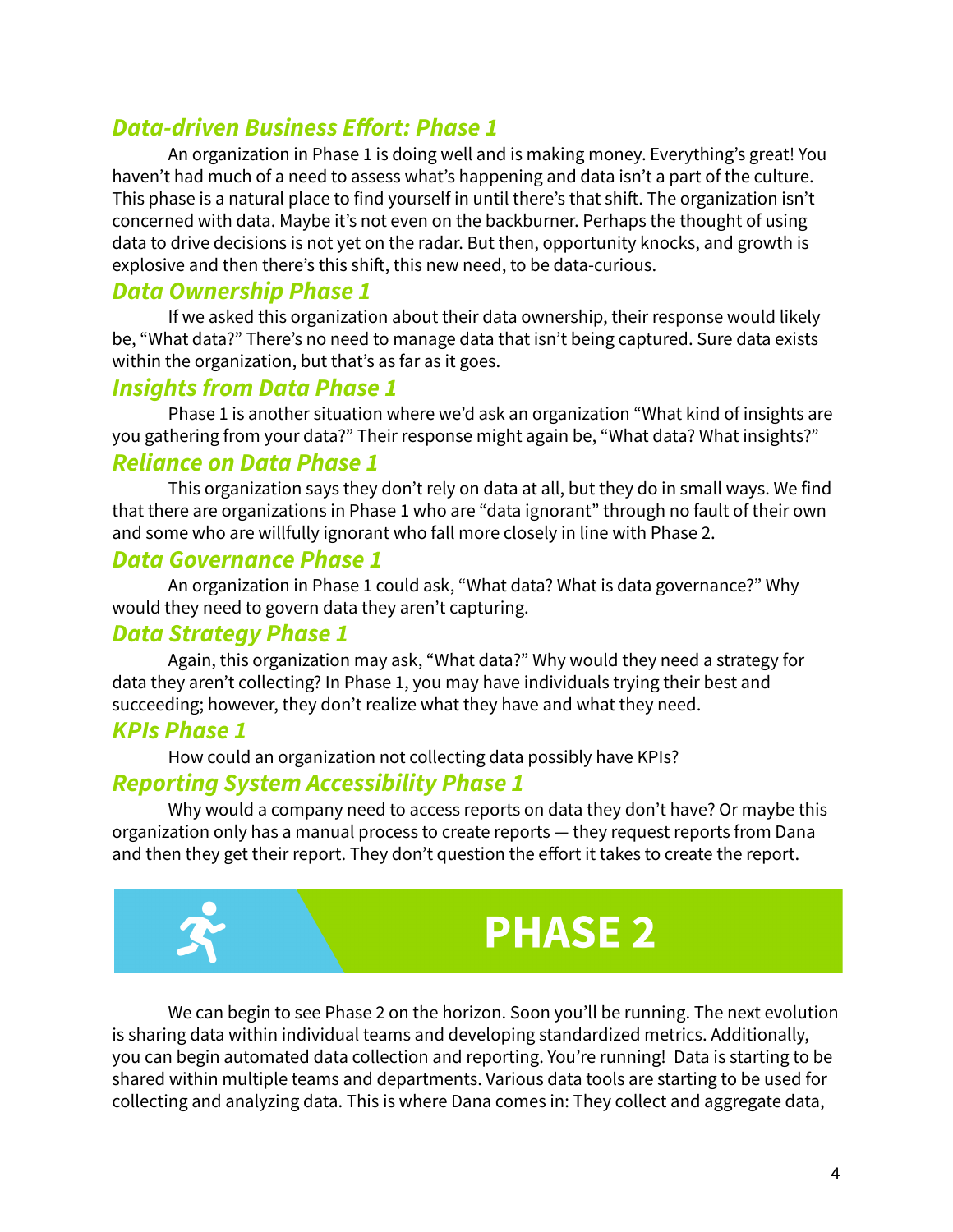but it's not their primary job function; they've just found themselves as everyone's "Data Person." To start cycling, you'd want to work with Dana to develop a data strategy for collecting and gathering data in a central database and hire more people to have a team of "Danas."

# *Data-Driven Business Effort Phase 2*

Remember Dana the Data Person? Phase 2 is their time to shine. An organization in Phase 2 has a Dana or maybe a couple of Danas in each department who will, from time to time, compile data and take it to their meetings. Leadership will say, "Oh, this is so nice to have, thank you for doing this. This is everything we wanted." The reality is that Dana is spending hours compiling data every week in addition to their full-time job and maybe they're just barely keeping up. Burnout is inevitable. Nothing is automated and Dana is seen as a vital member of the organization for their ability to compile and analyze data.

## *Data Ownership Phase 2*

Dana's back! In Phase 2 this organization has an unofficial data person. Dana manages and owns a limited amount of data in their domain within the organization.

# *Insights from Data Phase 2*

Dana comes in to save the day once again. If anyone in the organization needs insights from data they know to go to Dana the Data Person. Unfortunately, they usually don't have a process in place and Dana deals with a lot of emergency and ad hoc reporting requests.

## *Reliance on Data Phase 2*

In Phase 2, this organization occasionally relies on data, using data only for gut checks and to validate assumptions. The data isn't used in any regular or meaningful way. If the data doesn't confirm their assumptions, they look the other way and plow forward with their plans.

#### *Data Governance Phase 2*

Dana the Data Person is back. Dana is governing data whether they know it or not. If there's data, there has to be some governance and, in this organization, it falls on Dana.

#### *Data Strategy Phase 2*



In Phase 2, Dana is pushing hard for an organizational data strategy, but they either don't have the support they need, or, perhaps, they have some support, but not enough from leadership to be effective. Dana knows there are beneficial insights in the data but is unsure, both, of how to access them and which data sources are important. Typically, organizations in this phase are only capturing data as opposed to Phase 3 where they're generating insights from data.

## *KPIs Phase 2*

Dana is unsurprisingly all about KPIs but is joined only by the executive team. KPIs are not widespread throughout the organization.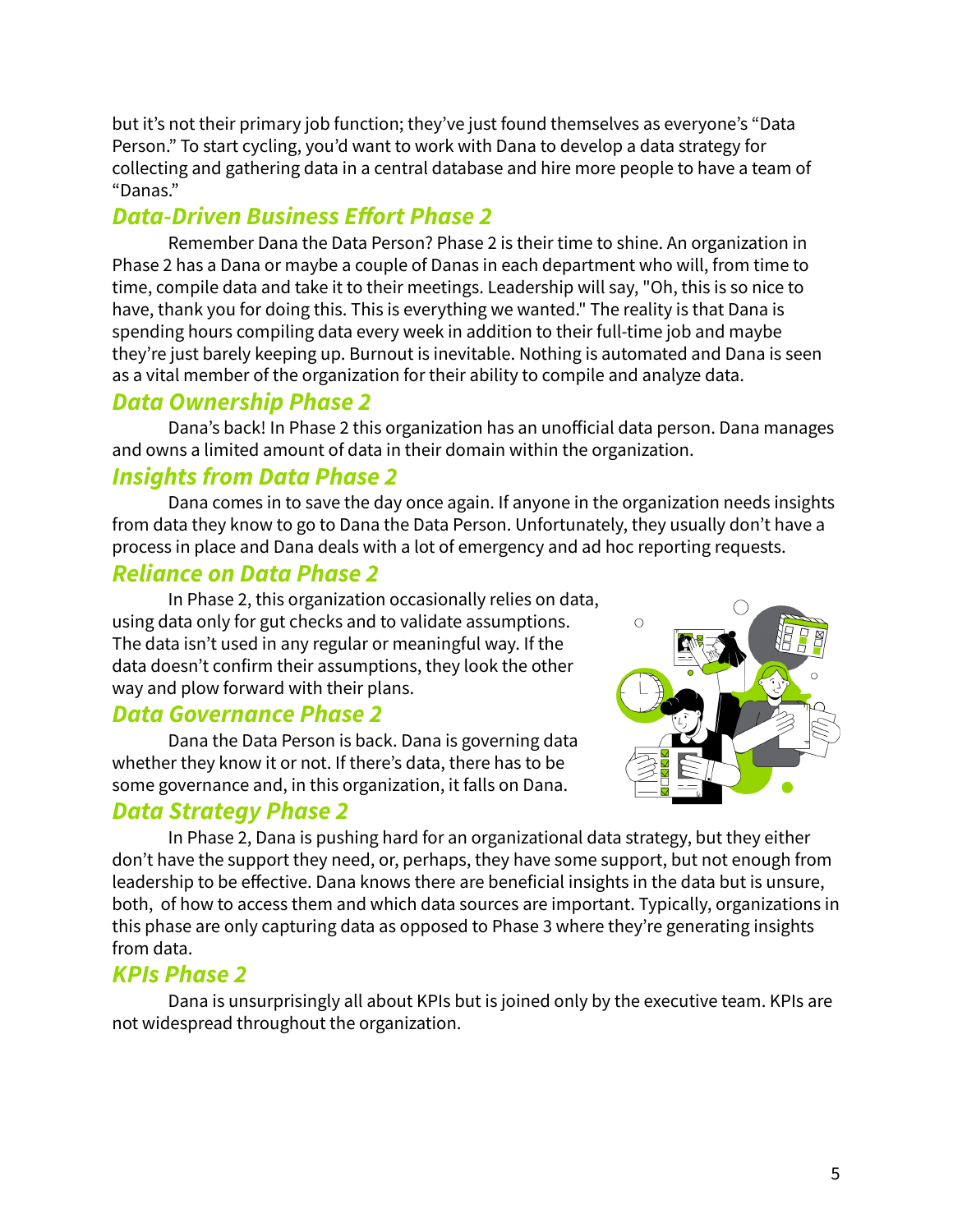#### *Reporting System Accessibility Phase 2*

In Phase 2 Dana is busy in spreadsheets — creating and managing charts and graphs. The manual process in Phase 1 is still in play, but more people are starting to request data and only Dana recognizes the bottleneck. The organization still isn't bought in.



Hop on the bike! In Phase 3, the data supply is meeting the organizational demand. Some teams and departments are analyzing and gathering their data and are starting to use data from other departments. To start driving the organization would need executive sponsorship to create a Business Intelligence (BI) team and a centralized data repository for reporting and analytics.

# *Data-Driven Business Effort Phase 3*

This organization's Dana, or maybe a team of Danas, is starting to put together a data warehouse. They've managed to get data into the cloud, but they're not following best practices for data warehousing. There was a need for data in the organization and Dana stepped up to meet that need, but they never received any formal training, nor do they have sufficient budget to work with. Dana has people requesting data who are then able to generate insights; however, there's no formalized process or way for them to get that data except through Dana.

#### *Data Ownership Phase 3*

Dana isn't the only "data person" in this organization, but they're fragmented. In Phase 3, different departments and teams will have varying levels of ownership of their data. Nothing is centralized amongst one team of "data people."

#### *Insights from Data Phase 3*

An organization in Phase 3 will have multiple Danas spread across a few teams, but again, they're fragmented and not centralized. This still isn't Dana's official role, somehow circumstances have led to them being a "data person" who holds the data keys for the organization.

#### *Reliance on Data Phase 3*

In Phase 3, this organization learned that looking the other way when it comes to data just doesn't work. They use data to look at historical trends, when it's available and convenient. They still don't have a formal process in place and data analysis is fragmented. The perils of fragmented data analysis is the lack of a single source of truth. Maybe the finance and marketing teams are working off the same number, but if you ask production or sales, the number is different. The data can't be trusted

#### *Data Governance Phase 3*

Dana's no longer flying solo and has a few other people functioning as unofficial system administrators. Unfortunately, the data is fragmented and there are data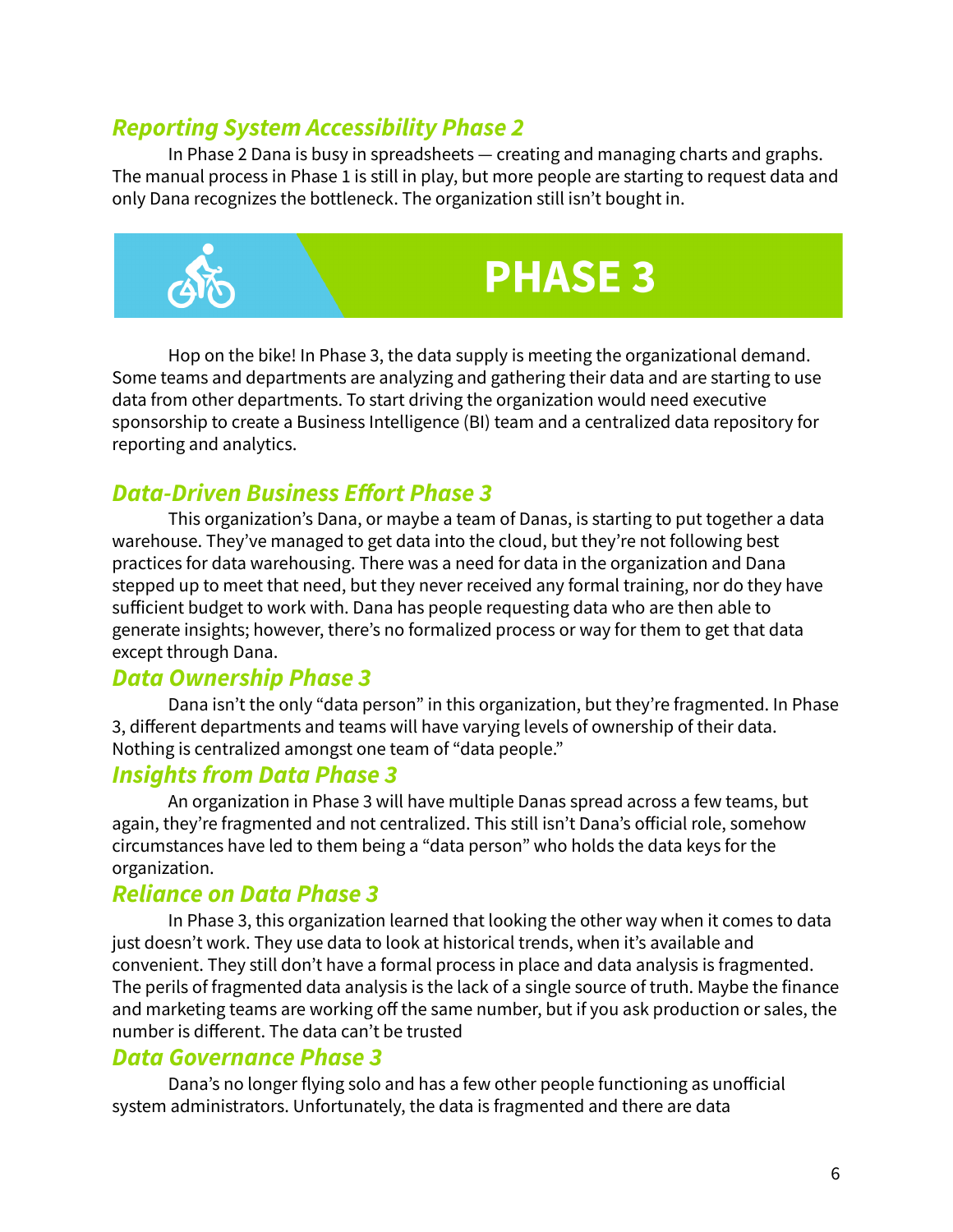discrepancies. Reporting is completely manual and nothing is automated. There is still no formalized data governance process in place. Inefficient workarounds abound within this organization.

#### *Data Strategy Phase 3*

In Phase 3 Dana, and other people like Dana, have a strong business case built with formal support from all the right people and they have an informal data strategy but there's no centralized team in place to drive the effort. Dana and others are still siloed as individual owners.

#### *KPIs Phase 3*

KPIs are starting to catch on! Teams are coming up with their KPIs thinking about collaboration with other teams.

## *Reporting System Accessibility Phase 3*

The manual process continues in Phase 3, but this time Dana has help from across multiple teams. Or perhaps another person, while waiting on a report from Dana, asks, "Isn't there a better way? Can't we automate this? It's taking up a lot of Dana's time." Dana would agree: there is a better way! Automation is possible! Sure, the process they have in place works for now, but for how long?



# **PHASE 4**

We're cruising down the highway in Phase 4 now! Your organization has a centralized BI team everyone depends on for all their reporting needs. Business decisions at every level are made based on the data provided by your BI team. Take to the sky by providing data-driven decision-making through predictive modeling and artificial intelligence. You'll have the **right data** in the **right place** at the **right time**: at the point of all decision-making.

# *Data-Driven Business Effort Phase 4*

An organization in Phase 4 would have a team of Danas set aside for organizing data and pulling data from all of the needed source systems and for providing standardized reports to the organization.

## *Data Ownership Phase 4*

An organization in Phase 4 has a centralized Business Intelligence (BI) team owning the data and data management process.

## *Insights from Data Phase 4*

We know an organization is solidly in Phase 4 when they have a formalized BI team to provide insights for the entire organization.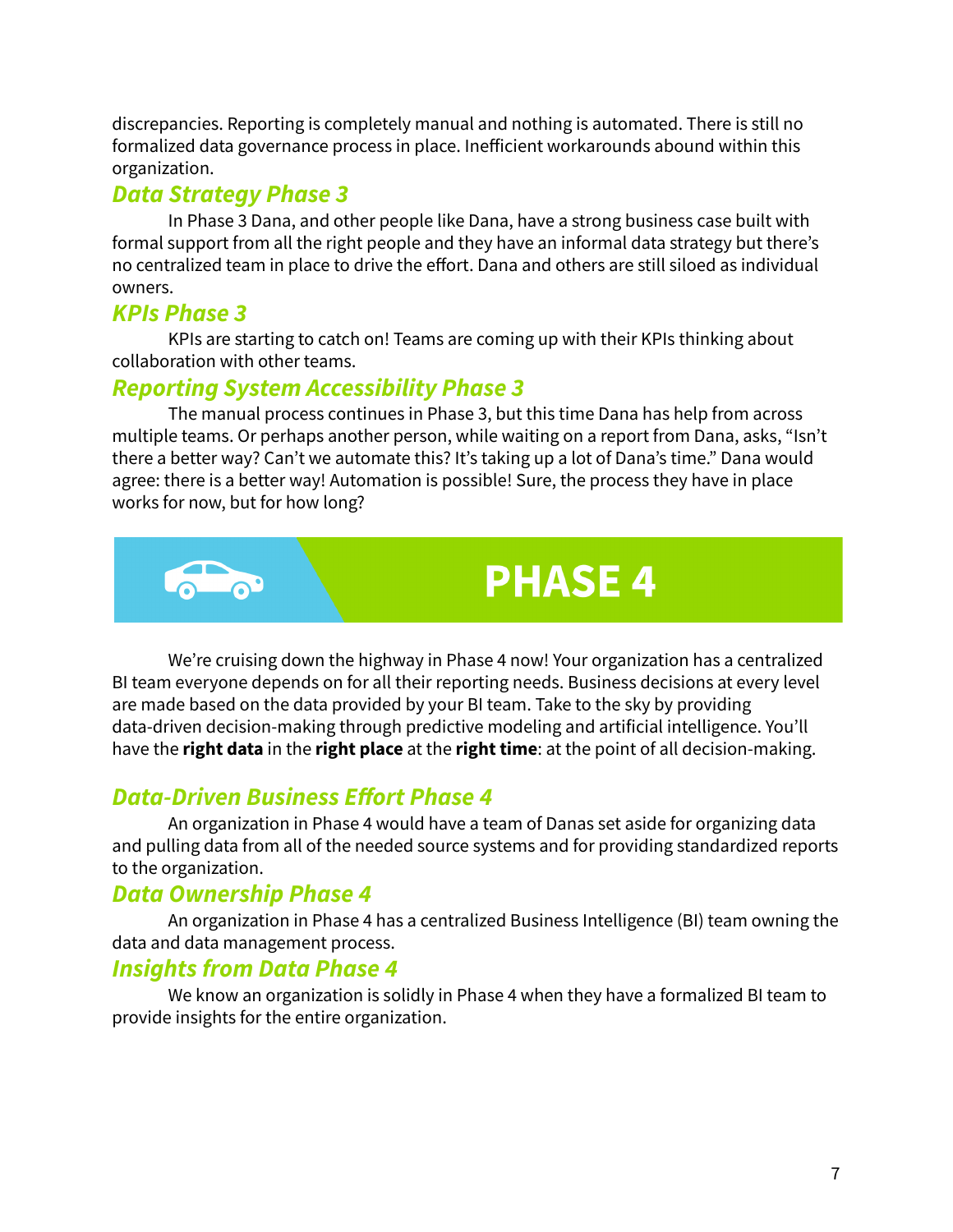#### *Reliance on Data Phase 4*

In Phase 4 this organization can trust their centralized, automated, and validated data. Unfortunately, they still have data skeptics in the organization. In contrast, they also have a few data evangelists who leverage the data far more than others and make data-driven decisions.

#### *Data Governance Phase 4*

Dana is on an official data or BI team which creates processes to prioritize data clean-up. This team isn't a part of the team that would know the data well, but they can manage data well.

#### *Data Strategy Phase 4*

In Phase 4, Dana has a team and a formalized data strategy in place. The executive leadership asks for insights and statistics and the BI team can deliver. Dana is the data subject matter expert.

#### *KPIs Phase 4*

An organization in Phase 4 has standardized KPIs set by leadership and everyone is on board with their method of tracking performance.

#### *Reporting System Accessibility Phase 4*



In Phase 4, this organization has more executive buy-in because multiple BI tools are being used throughout the organization. Automation is in place now, but the data isn't centralized. Any information someone could want is available, but they have to dig and know where to look.



And finally, prepare for take-off because we're at Phase 5. Your BI team provides direction and solutions to complex business problems and is involved with strategic decisions for the business. This team provides predictive and prescriptive analytics at the point of decision-making in source systems to solve business problems and drive the direction for the business.

## *Data-Driven Business Effort Phase 5*

In Phase 5, this organization lives and breathes data — morning, noon, and night. Leaders and decision-makers are reluctant to make any decision without first looking at the data. Data drives decision-making for this organization. The goal is for the data to become predictive and prescribe solutions for the organization.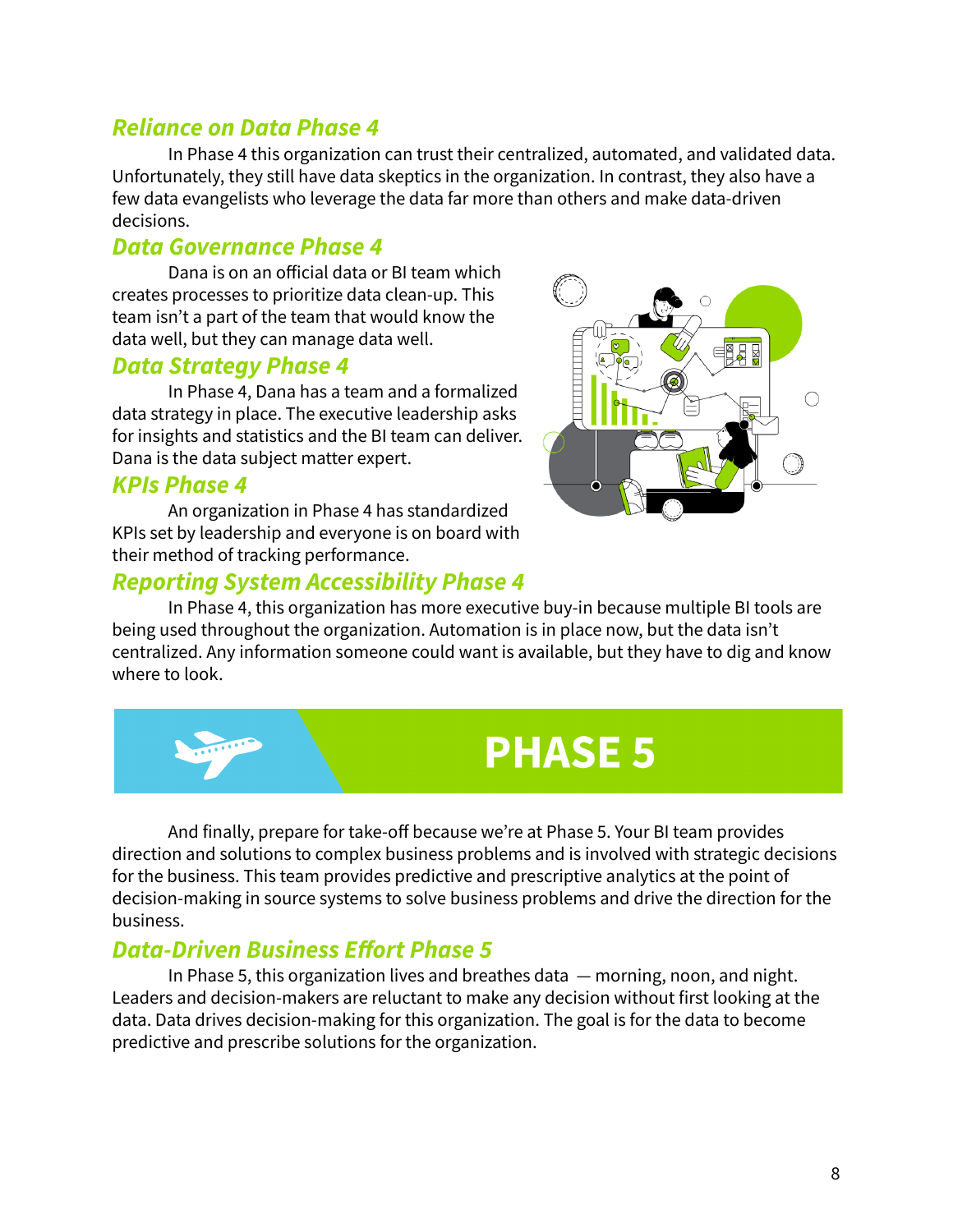## *Data Ownership Phase 5*

Everyone in the organization is a data owner in Phase 5. From the top-down, it's a joint effort from executives and the BI team to set the data management strategy and have the entire organization involved.

#### *Insights from Data Phase 5*

In Phase 5, an organization's insights are baked into its solutions and processes. For example, if HR is working through a turnover issue, their insights are within their HR tools. They don't have to hunt for their data — it's there right when they need it.

#### *Reliance on Data Phase 5*

An organization in Phase 5 is comprised of data evangelists. Data is part of the culture. Everyone trusts and uses the data. This phase can be a tricky one though because some organizations will place themselves here when really, they're still in Phase 4. Becoming a data-driven and data reliant organization is a huge cultural shift. Phase 5 is all about having the automated processes in place with prescriptive solutions and closed-loop analytics that completely drive decision-making at every level within the organization. If an organization is in Phase 5, they know they can be better and do more with their data and therefore prioritize growing their data practice.



#### *Data Governance Phase 5*

Here you'll achieve consensus from the entire organization, at every level, along with organization-wide support to ensure the data team can manage clean data. There are great, efficient processes in place. Rather than the data team having complete ownership of the data, data ownership lives within the organizational culture. Good data-driven decisions and prescriptive solutions can only come from good data. Overall, data governance is a well-balanced, joint effort between Dana's data team and the rest of the organization.

#### *Data Strategy Phase 5*

An organization in Phase 5 is bought into its data strategy at every level. The key difference between Phase 4 and Phase 5 is that the strategy and the execution are in place. Everyone in the organization recognizes the need for the data and has access to it. Dana has a seat at the decision-making table.

#### *KPIs Phase 5*

In Phase 5, the data decides the KPIs. Insights from the data drive growth and align the organization

#### *Reporting System Accessibility Phase 5*

An organization in Phase 5 is beyond self-service dashboards and reports. They're looking into closed-loop analytics so their data can be in the **right place** at the **right time** to support all decision-making.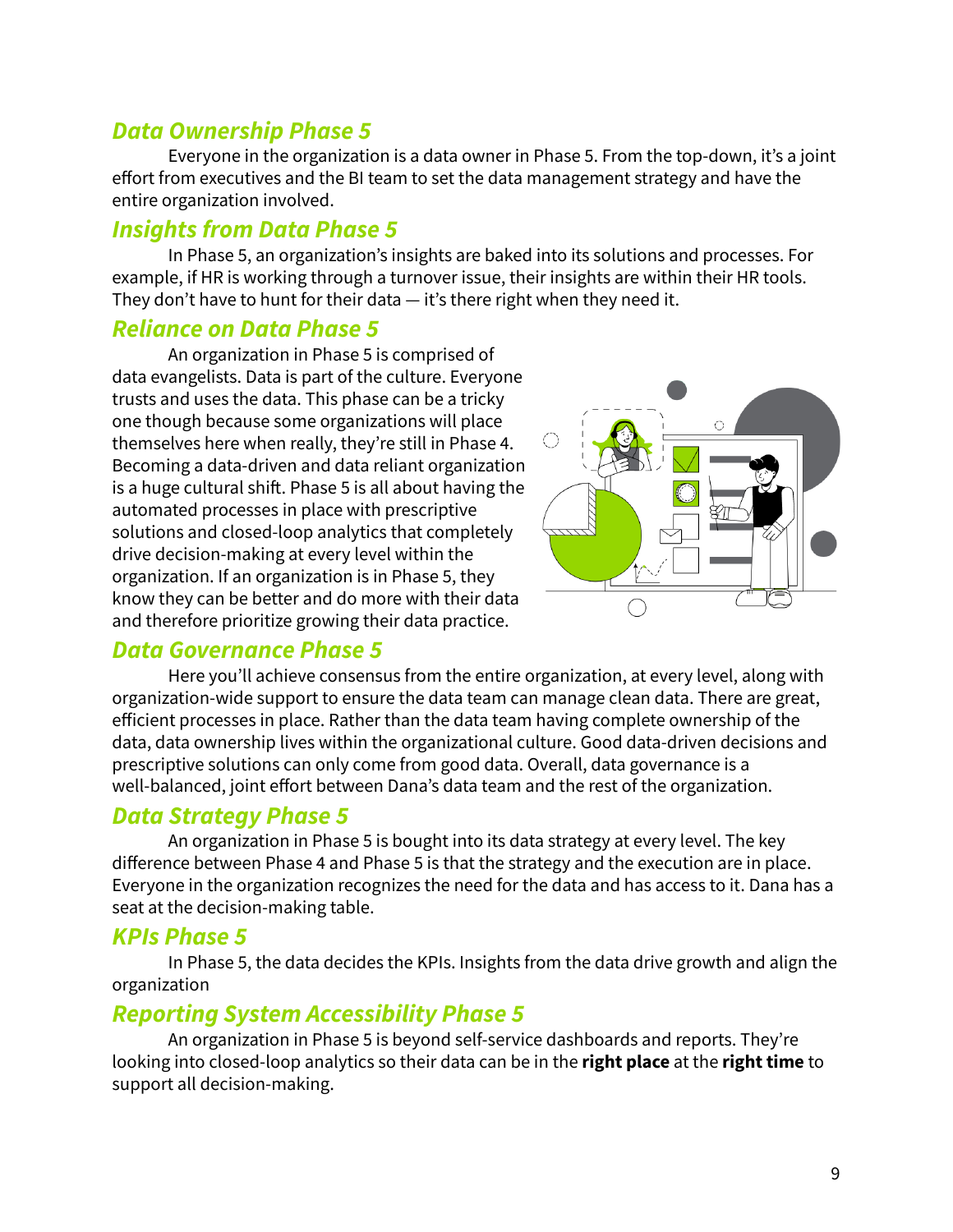# **Solving Barriers to Data Performance**

Your organization's journey to data optimization won't be without a few hiccups, especially for those starting out in the early phases. Here are some of the more common issues, along with a few proven ideas to get the ball rolling.

#### **How to get executive buy-in for BI?**

The quickest way to an executive's heart for buy-in on something as critical as data is to pull data from multiple data sources to provide a unique insight that wouldn't ordinarily be accessible. This illustrates the need for data consolidation and how having the right data at the right time can be a game-changer for the organization.

#### **Defining Closed-loop analytics?**

Closed-loop analytics is where KPIs, predictions, prescriptions, and metrics are surfaced in the source system or delivered in a way that it can be accessed quickly and easily at the point of decision making. You don't have to chase down a report or go find Dana the Data Person to get one piece of information, because all the data is in one place. Eventually, closed-loop analytics lead us into predictive and prescriptive modeling

#### **Achieving Master Data Management?**

Scalable data models and architecture is critical at every phase in the roadmap because it allows for faster development of reports. Data governance allows for data validation and consistency providing a single source of truth for the organization. If there's no single source of truth, then why should anyone trust the data? If no one trusts the data, then no one will use it. It seems basic, but less than 10% of organizations utilize Master Data Management. The data you use is only as good as the data that's entered into the systems of record. Everyone in every level of the organization must take ownership of their data and get involved with Dana and the BI team to establish that trusted single source of truth.

#### **What's the Difference Between Data Modeling and Data Architecture?**

Data scientists may disagree with us on this, but for our purposes, "modeling" and "architecture" are the same thing. How do you store and build data so that it can be consumed for reporting, analytics, and predictive modeling? By breaking down database tables into highly normalized forms a non-technical person could still look at a database table for easy visibility and reporting. In addition to faster application and web speeds you can develop and deliver insights to your organization faster. A word of caution though: don't over engineer here. Instead, make sure you're pushing advanced logic into the database.

#### **Enabling Self-service BI?**

If data is well modeled and architected, self-service reporting is an easy win for leveling up your data practice. Shared data sets allow for users to create their own reports and dashboards rather than waiting for Dana or the BI team to create them. With Self-service BI users can access data however they want — even if their preferred tool is spreadsheets.

> **Take the BI Maturity Roadmap Assessment**